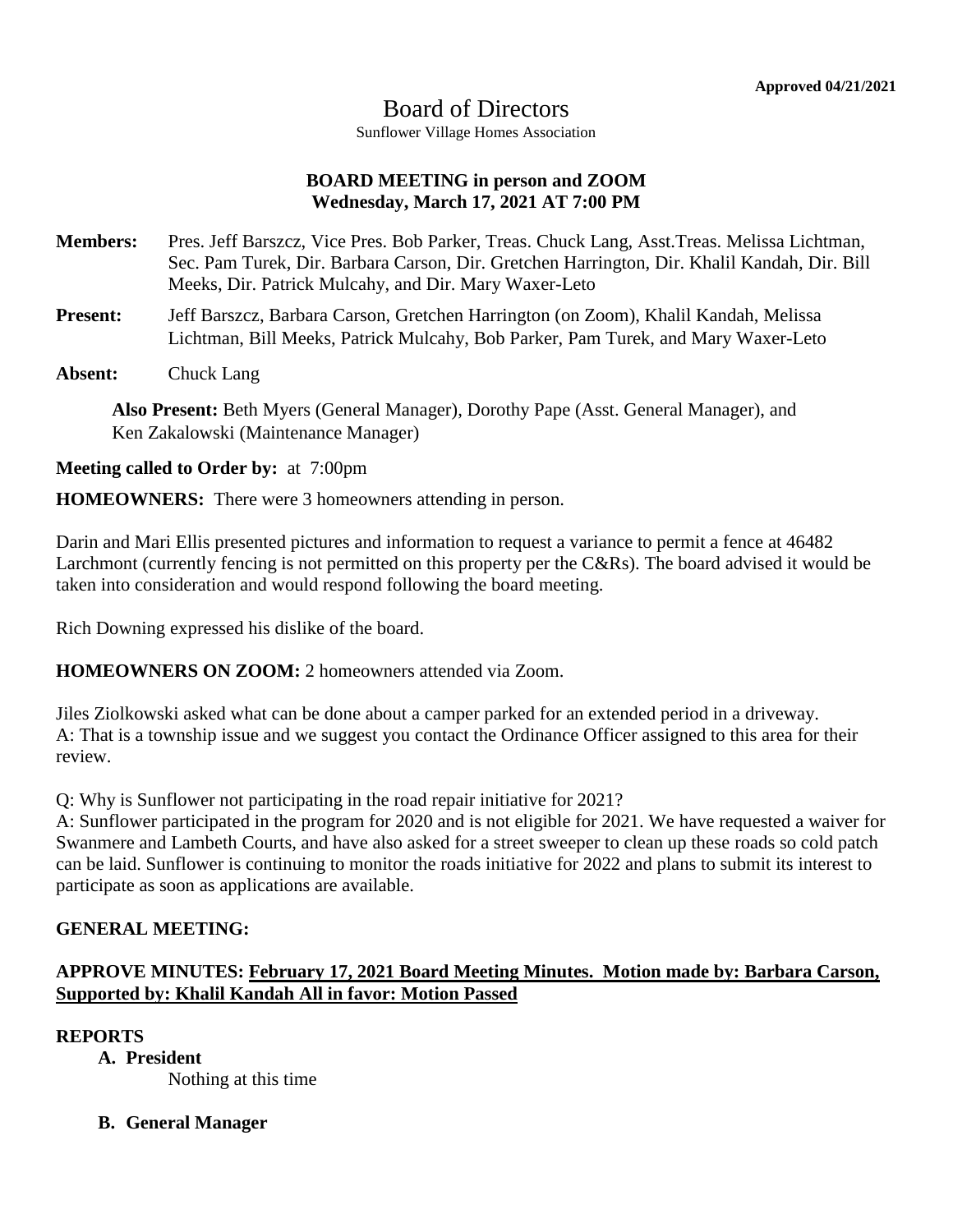• Rentals for March (numbers in parenthesis are 2020 figures for comparison): In 2020 rentals ceased in April.

| Gainsborough           | Hanford:               |
|------------------------|------------------------|
| \$275 rentals - $0(2)$ | \$275 rentals $-0(7)$  |
| Scout troops $-0(20)$  | Civic rentals $-0(1)$  |
| Hourly Rentals $0(0)$  | Hourly rentals $-0(4)$ |

Coming Events:

May 12 - Swim Lesson sign-up - Hanford Clubhouse at 6:00 PM May 13 thru 15 - Spring Garage Sale May 29 - Pools Open at Noon

Children's pool parties, picnic and movie night are temporarily suspended until there is money in the budget for activities and clearance for large outdoor events. (Picnic draws 800-1,000 people)

2021 Dues

1518 (90.2%) have paid their 2021 dues. 1531 (91%) had paid their 2020 dues as of this time last year. Late fees were assessed on March 2 with 180 homeowners not paying their dues, and 152 late notices being mailed. Five homeowners are two years in arrears and will be receiving the lien warning letter in June if payment is not received.

- Lifeguard interviews have taken place and two more are scheduled for Thursday. We still would like to hire 2-3 additional guards.
- CPO pool class was cancelled and it is rescheduled as a virtual class for March 25-26.
- \*Due to Gainsborough construction, the Boy Scouts are requesting to use Hanford Clubhouse in the interim. The Girl Scouts have now received permission to meet and have submitted their COVID action plan.

# **Motion made by:Melissa Lichtman for the Scouts to use the Hanford Clubhouse in the interim, Supported by: Khalil Kandah, All in favor: Motion Passed**

# **C. Maintenance**

## **Work Completed at Hanford Clubhouse:**

- **•** Completed monthly preventive maintenance and weekly problem check.
- Drop off recycling to Tonda school recycling box and old batteries at DPW yard.
- Replace broken sink drains in Men's & Women's shower rooms.
- Clean and adjust the front door latch. The remote was working sporadically.
- Deliver newsletters to area reps.
- Pump down main pool to the level of inlet nozzles.

# **Work completed at Gainsborough Clubhouse:**

- **•** Completed monthly preventive maintenance and weekly problem check.
- Monitor and log the progress on the floor project.